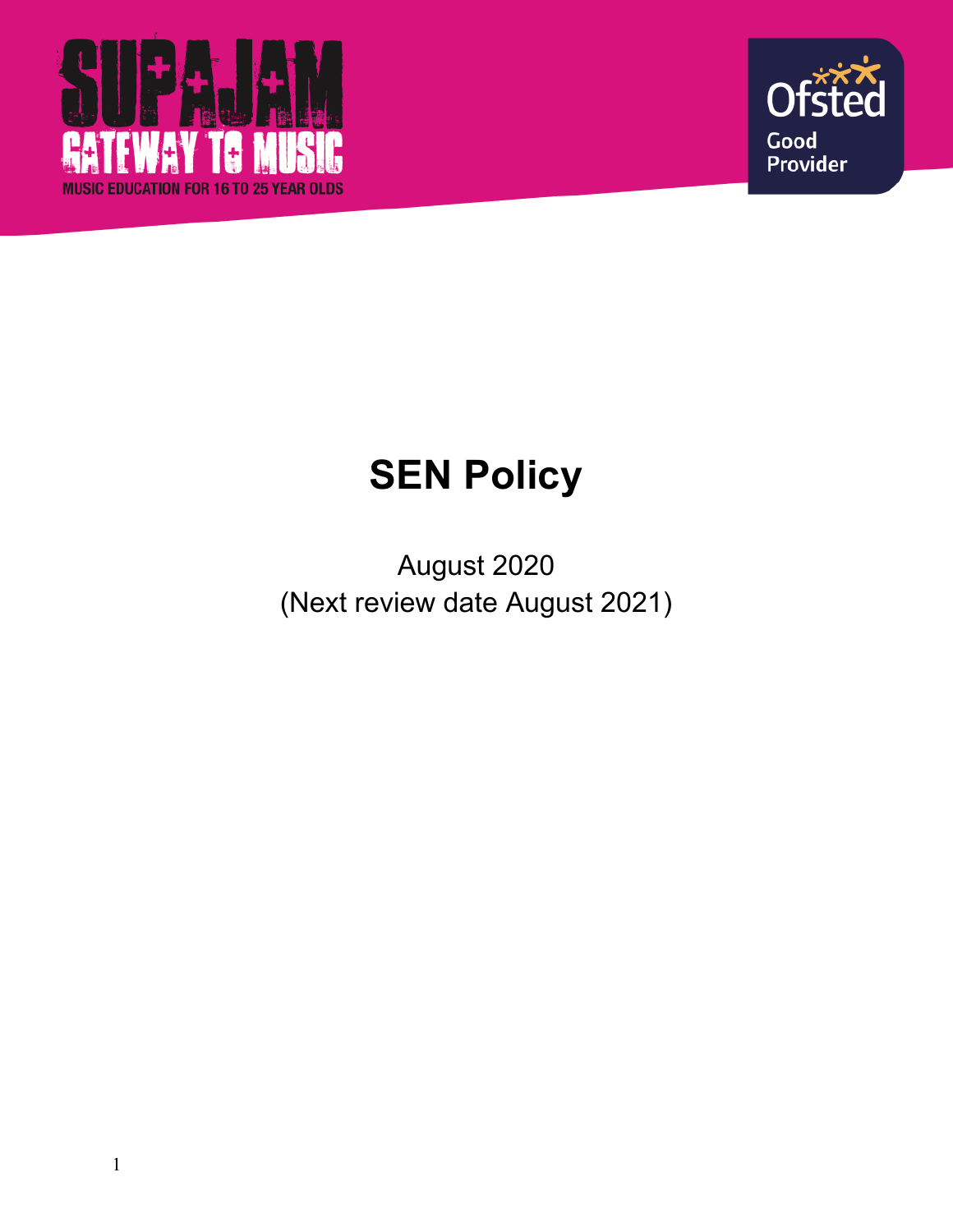#### 1. **INTRODUCTION**:

1.1 SupaJam Education in Music & Media (herewith referred to as SupaJam) strongly and passionately believes that all young people, regardless of their academic ability or Special Educational Needs (SEN), should have the same opportunities to flourish and achieve within any academic environment and have access to the same curriculum and opportunities provided to students without SEN.

1.2 SupaJam was awarded the Secretary of State's Section 41 approved provider status as a Specialist Post-16 Institution in August 2017. This means that SupaJam can be a named provider in a young person's Education, Health & Care Plan (EHCP) to deliver the support and interventions required for young people.

1.3 Some young people have had significant struggles in previous provisions to be able to achieve and we believe that we should be one of the final agencies with whom young people work with before being able to access future career or educational options. With that in mind, SupaJam will fulfil its moral and legal obligation to ensure it uses all of its available resources and make whatever reasonable adjustments is required to support all young people who have or may have SEN.

1.4 Those young people coming to SupaJam with an EHCP will have their needs specified and the support that is required to help the young person achieve. Those students who do not have an EHCP but have identified SEN needs (often referred to having 'SEN Support') will also be supported.

1.5 Some young people may have 'fallen through the net' during their time in compulsory education and therefore not have any identified needs to need support. In this instance, all of SupaJam's staff will use their professional experience and observations to ensure that any new identified needs are recorded and reported so that, if appropriate, relevant assessments or observations can take place, in line with the statutory requirements of the SEN Code of Practice 2015 to ensure SEN is identified and supported.

1.6 Every member of staff within SupaJam is entrusted with the ethos that they are all responsible in the identification and support of any SEN need.

1.7 The Special Educational Needs and Disability Code of Practice 2015 states that:

- "A child or young person has SEN if they have a learning difficulty or disability which calls for special educational provision to be made for him or her.
- A child of compulsory school age or a young person has a learning difficulty or disability if he or she: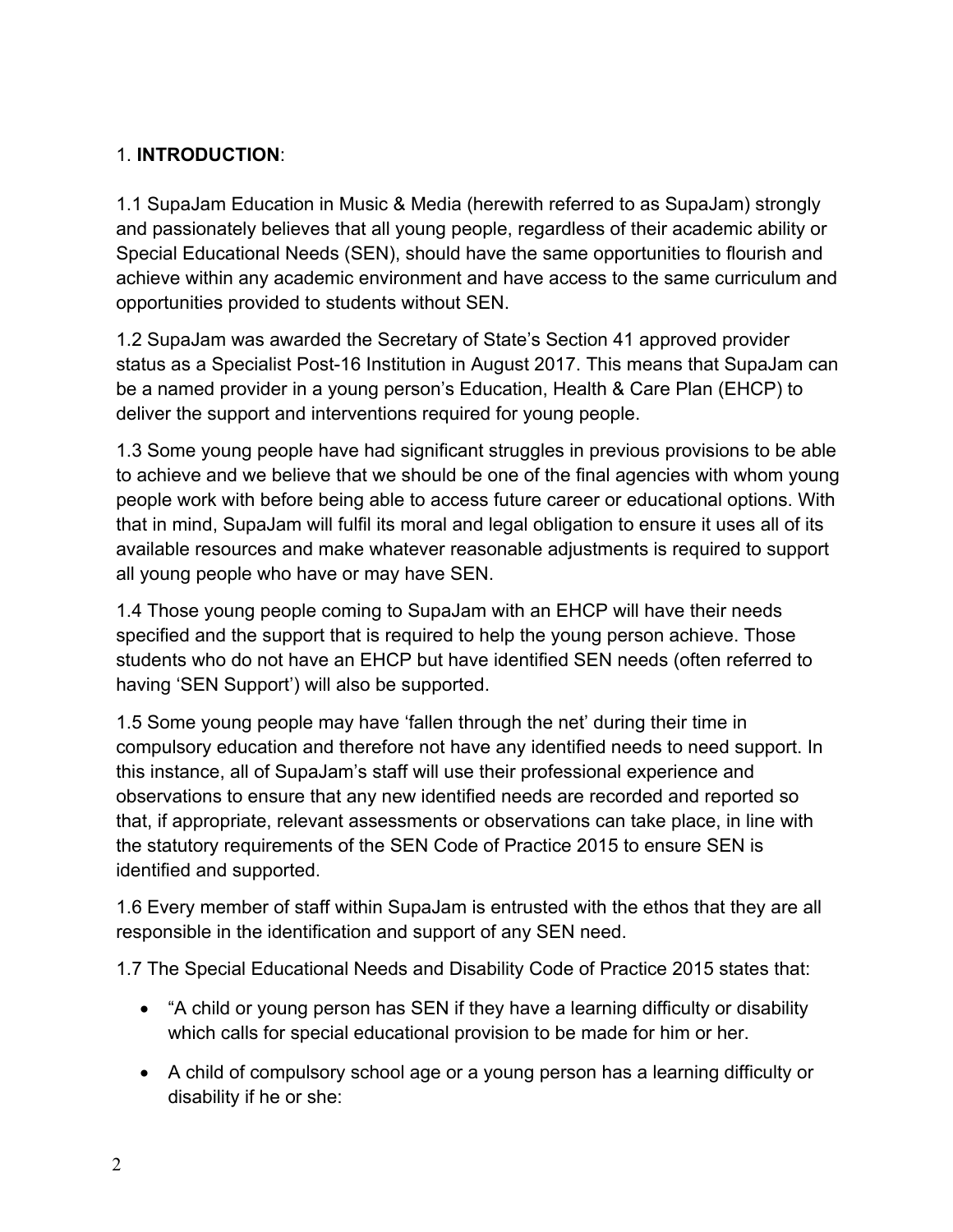- has a significantly greater difficulty in learning than the majority of others of the same age, or
- has a disability which prevents or hinders him or her from making use of facilities of a kind generally provided for others of the same age in mainstream schools or mainstream post-16 institutions."

1.8 A 'young person' in this context is a person over compulsory school age and under 25. Compulsory school age ends on the last Friday of June in the academic year in which they become 16.

1.9 This policy complies with the statutory requirements in the SEND Code of Practice 0 - 25 2015 and should be read in conjunction with the following guidance, information and policies:

- The Equalities Policy
- The Accessibility Plan
- The college's SEN information on the website (SEN Report)
- The LA Guidance 'Children & Young People with SEN; Guidance – School Based Support'
- Statutory Guidance on Supporting Pupils at School with Medical Conditions (April 2014)
- The Safeguarding Policy
- College Admissions Policy
- College Risk Assessments
- Medication Policy

1.10 In accordance with the overarching principle of the new Code of Practice, this policy has been coproduced with the Senior Leadership Team of SupaJam, all those involved in the administration and application of SEN support/provision and the young people and their families.

#### **2. CONTACTS**

2.1 SupaJam has a Director of SEN to oversee the provision and support that is provided to the young people who attend the college. That person is Dan Broad. SEN provision is also Managed by the SEN Manager Hannah Goslett and administrated by the EHCP Administrator Becky Summers.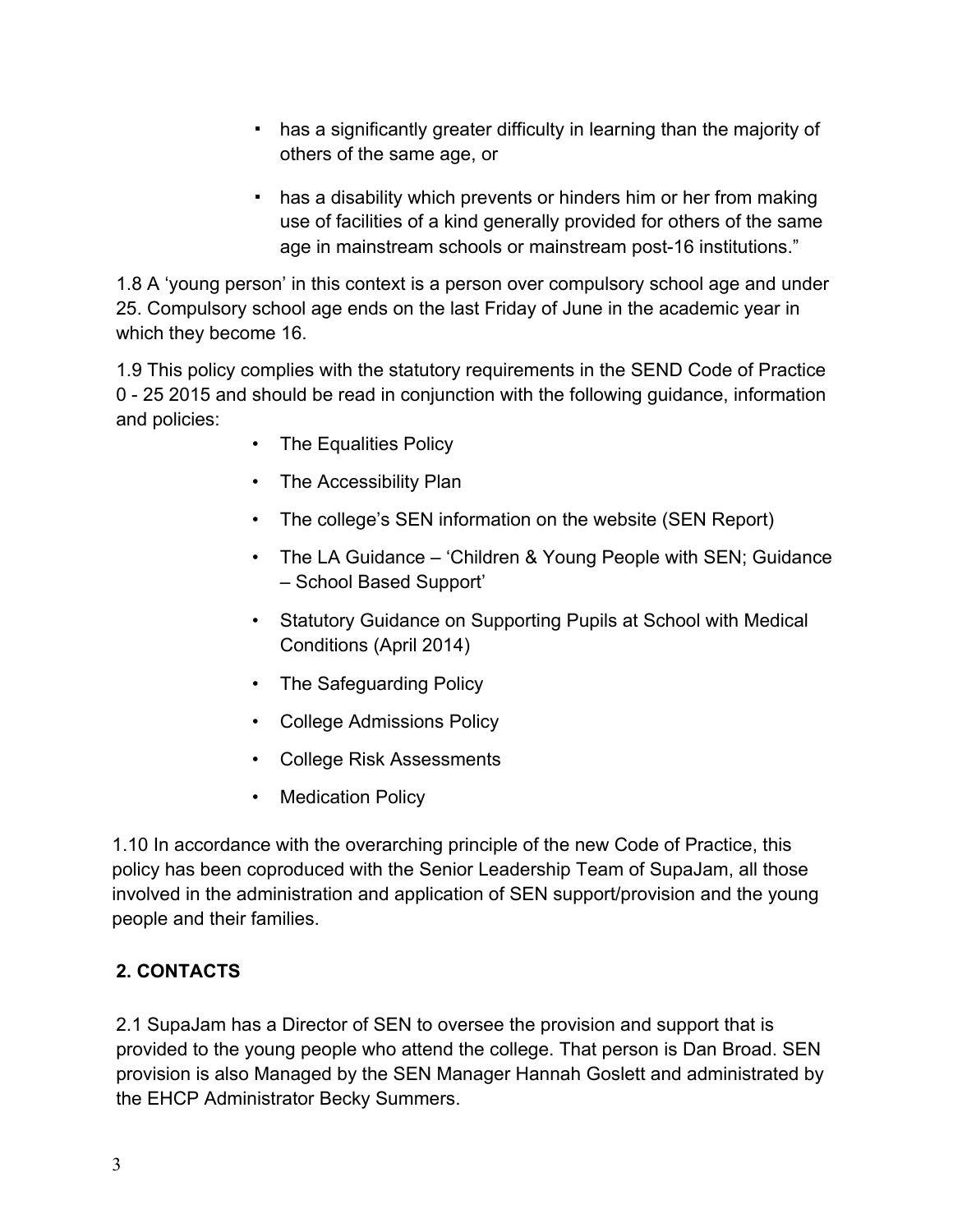2.2 Any member of staff who identifies any additional needs with the young people at SupaJam will share their observations with Dan or Hannah.

#### **3. ADMISSION & INCLUSION**

3.1 The college operates an equal opportunities policy for young people with SEND who are afforded the same rights as other young people. This includes both those identified as pupils with a level of SEND at 'SEN Support' and those with EHCP's.

3.2 Any person who, in their personal or professional capacity is supporting a young person, may make a referral to SupaJam for a placement.

3.3 Young people with SEN are welcome to make an appointment to visit the provision to make sure that they feel that SupaJam offers the right programme and support to meet their needs and future career ambitions.

3.4 All admissions for young people with an EHCP must be agreed after the home Local Authority has consulted for a place. SupaJam must ensure that the SEN of a young person can be met to fulfil its moral and legal obligations as outlined in the SEN Code of Practice.

3.5 SupaJam is an inclusive organisation and will not discriminate on the grounds of religion, race, political views, age, sexuality or any other discriminatory ground; however, the college has an obligation to ensure that all of its students and staff are safe and therefore reserve the right to invite young people in for an interview with either the CEO's, Director of Programmes or the Director of SEN prior to agreeing admission. 3.6 Under the SEN Code of Practice, SupaJam will always consider what reasonable adjustments can or must be made to include a young person who has or may have SEN.

## **4. LONG TERM AIM OF THIS POLICY**

4.1 The objective of this policy is to;

• To work within the guidance laid down in the SEND Code of Practice 2015.

• To identify and put in place appropriate provision for pupils who have SEND and additional needs.

• To operate a whole college approach to the management and provision of support for SEND that takes into account all of a pupil's needs (Assess, plan, do, review model)

• To ensure that parents/carers have a clear understanding of how the college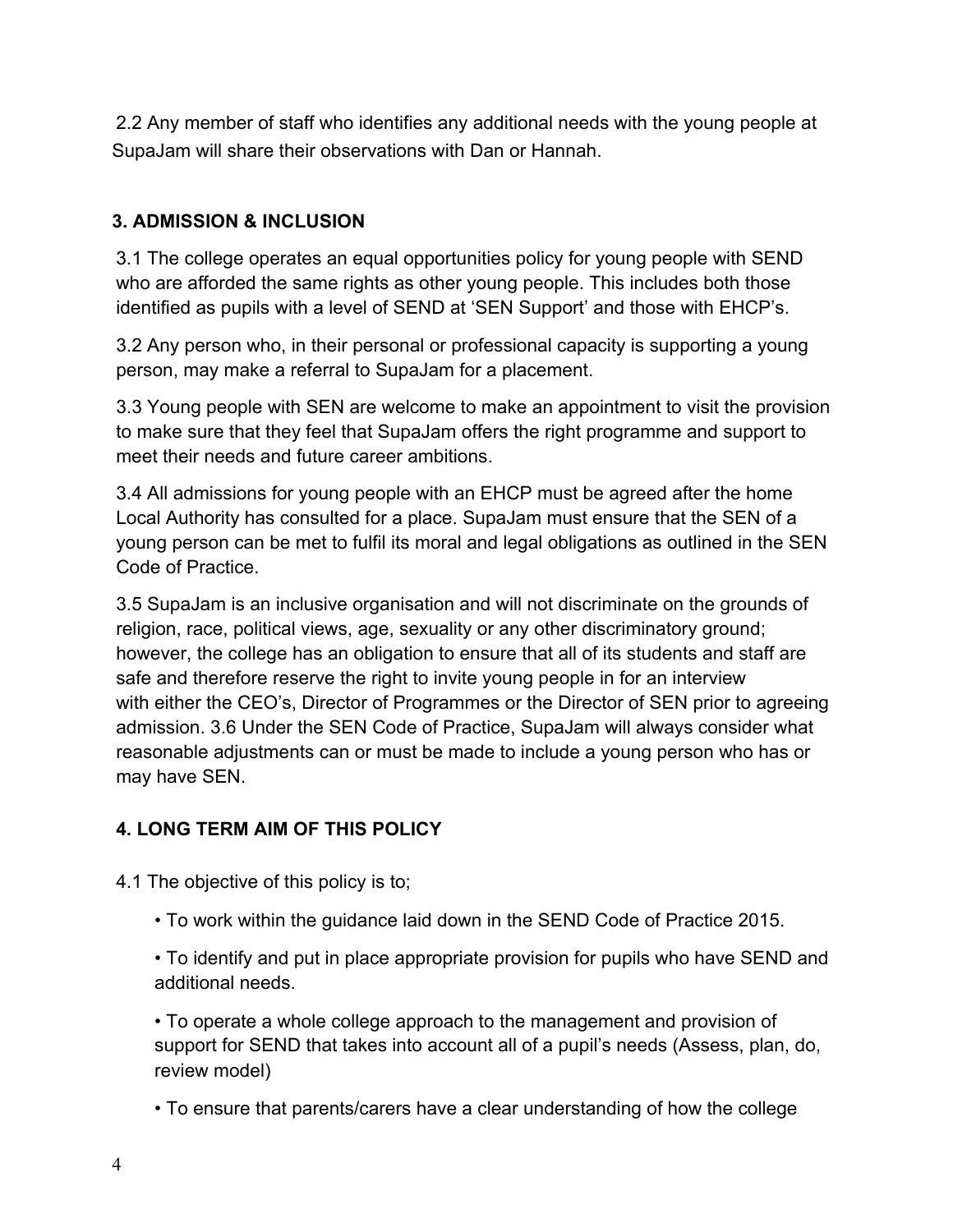supports children and young people with SEN, and their own involvement in this

• To provide support and advice for all staff working with SEND pupils.

## **5. IDENTIFICATION OF SEN**

5.1 Children and young people are identified as having SEN if they do not make adequate progress through quality first teaching.

5.2 All staff will monitor each and every student to identify any who does not have an EHCP or requires SEN Support but may in fact have additional needs. Staff will document their observations and share with the SLT and SEN Team.

5.3 All Teachers, Senior Learning Support Practitioner's (SLSPs) and Learning Support Practitioner's (LSPs) will ensure that they provide each and every student a consistent and structured level of support with appropriate differentiation to their delivery for those students who have identified SEN. All staff must ensure that they read the students EHCP and/or One Sheet which is created by the SEN administration team to ensure they are familiar with individual student needs.

5.4 The SMT and SEN Team will regularly review the SEN Policy as well as the practice of the teaching staff through classroom observations. Any shortfalls will be communicated via staff meetings to ensure everyone is working consistently. At the end of the academic year, all students who have an EHCP or are identified as requiring SEN Support, will have their outcomes reviewed to see if they have progressed in their learning as well as their social and emotional development.

5.5 The SEN Code of Practice specifies four broad areas of need:

- Communication and Interaction (including Autism Spectrum Disorder)
- Cognition and Learning
- Social, emotional and mental health difficulties
- •Sensory and/or physical needs.

5.6 These four areas provide an overview of the range of needs that will be planned for at SupaJam. At SupaJam, pupils are identified by considering the needs of the whole young person which will include not just the special educational needs of the young person. Other factors can also have an impact upon progress and attainment though are not SEN, but include: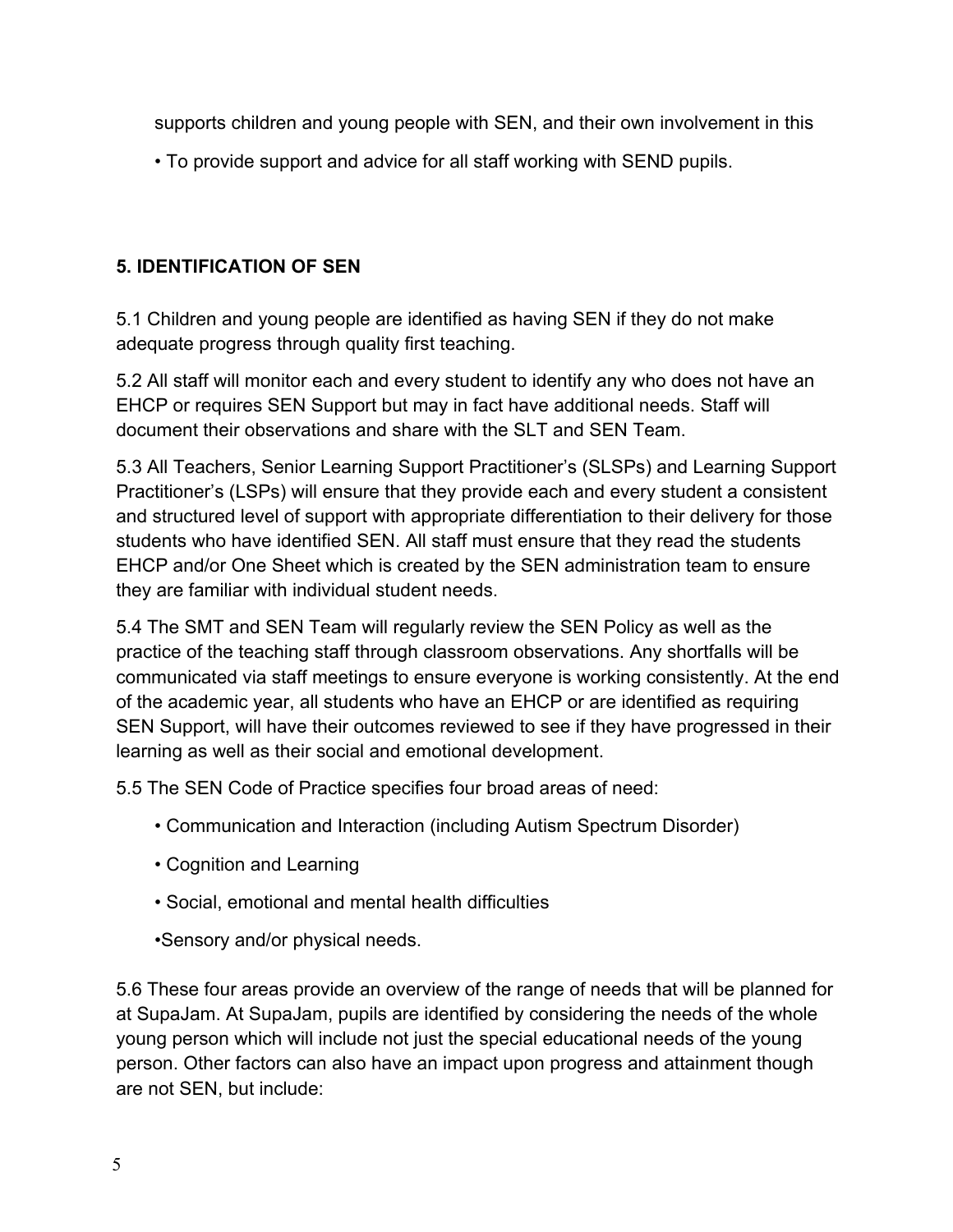- Disability
- Attendance and Punctuality
- Health and Welfare
- English as an Additional Language (EAL)
- Being in receipt of Pupil Premium Grant
- Being a Looked After Child/Care Leaver
- Being a child of Serviceman / woman

5.7 The SEN Code of Practice does not allow the category of 'poor behaviour' to fit under the description of SEN. SupaJam will often have some of the most vulnerable young people on role and any additional needs will be assessed looking at the four areas highlighted in the code as a possible cause for perceived poor behaviour. SupaJam does have a Behaviour Policy which stipulates how students should behave; however, it must also take into account this SEN Policy which stipulates that any poor behaviour must be looked at and assessed to the root causes which may be linked to SEN.

### **6. SEN SUPPORT**

6.1 All staff have a responsibility to ensure that the individual needs of their students are catered for.

6.2 Any student identified as falling behind or not achieving must be raised as a concern with the SLT and SEN Team. Regular Teacher meetings will be held throughout the academic year to ensure there is a formal platform to discuss students of concern. For those with EHCP's or already identified as requiring SEN Support, Teachers, SLSPs, LSPs and PSPs should refer to their ILP and/or EHCP to ensure the support strategies are being consistently followed.

6.3 Any student identified as requiring additional support (without already having an EHCP or SEN Support) must be reported at the earliest instance to SLT and the SEN Team. It will be vital for documented evidence and any assessments to be provided. The SLT and/or SEN Team, as well as the students Teacher or (S)LSP may invite the students and their parents/carers in for a meeting to discuss support requirements and the need to consider SEN Support.

6.4 Prior to any request for an EHCP Needs Assessment, SupaJam will need to collect a wide range of evidence to demonstrate it has utilised the Assess, Plan, Do & Review Model in identifying and supporting additional needs. This will usually be done through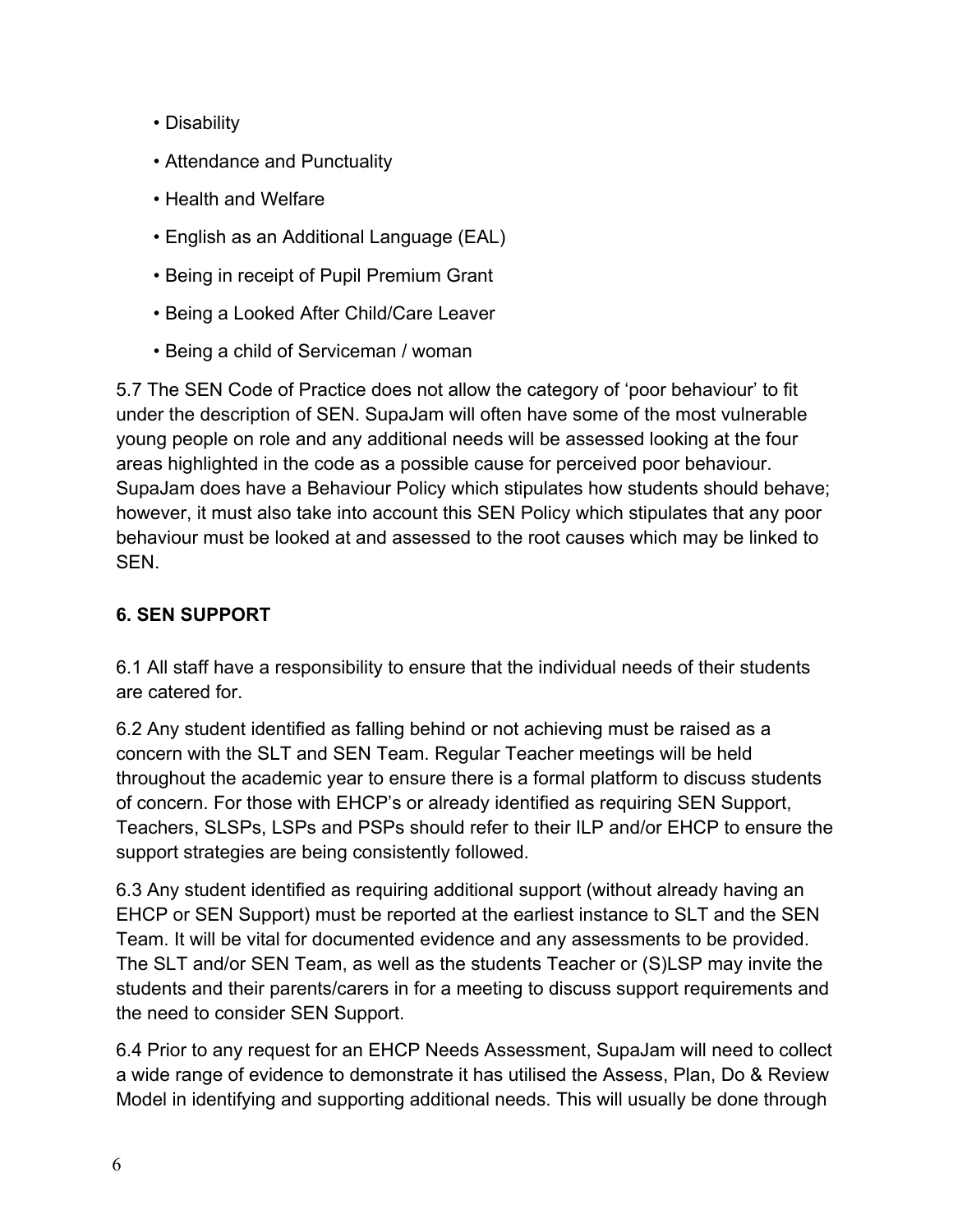Provision Plans which will be reviewed termly. This evidence will come from the Teachers and/or (S)LSPs, Functional Skills Teachers and observations of the student from the SEN Team.

6.5 Every young person on SEN Support has a different profile of needs and we adopt a personalised approach to ensure that we meet those needs. In accordance with LA Guidance (see page 14 Children & Young People with SEN; Guidance – School Based Support), if a young person's needs are more complex, we will use a Support Plan to record outcomes, provision, resource and strategies in place.

6.6 Assess, Plan, Do & Review;

• Assess – through observations, a young person's needs can be identified and subsequently we will assess what is the most appropriate support that might be required to assist the young person with those needs. All observations must be documented and maintained as evidence.

• Plan – in liaison with the young person and their parent carer (if they consent), SupaJam SEN Team will discuss the observations and findings and offer any additional support that might be appropriate. The young person must consent to any support that is offered. All agreed support will be documented in a Provision Plan with agreed outcomes and support strategies.

• Do – the support agreed will be put in place for a period of time (usually one term). Teachers and (S)LSPs will be made aware of what support is going to be put in place and ongoing observations will be completed.

• Review – after the agreed period of time has elapsed, another review meeting will be scheduled with the young person and their carer (if consent given) and the short-term targets and outcomes will be reviewed to see whether the support has been successful or not. If the young person has not made expected progress it may be that the support needs to be reviewed and then a new cycle of Assess, Plan, Do & Review commences.

- 6.7 Support that is additional to and different from the differentiated curriculum will be provided in a range of ways to support and increase progress, these may include:
	- Classroom organisation and management
	- In-class support by Teacher/(S)LSP
	- Withdrawal for individual/small group work
	- College reading support
	- Use of specialist equipment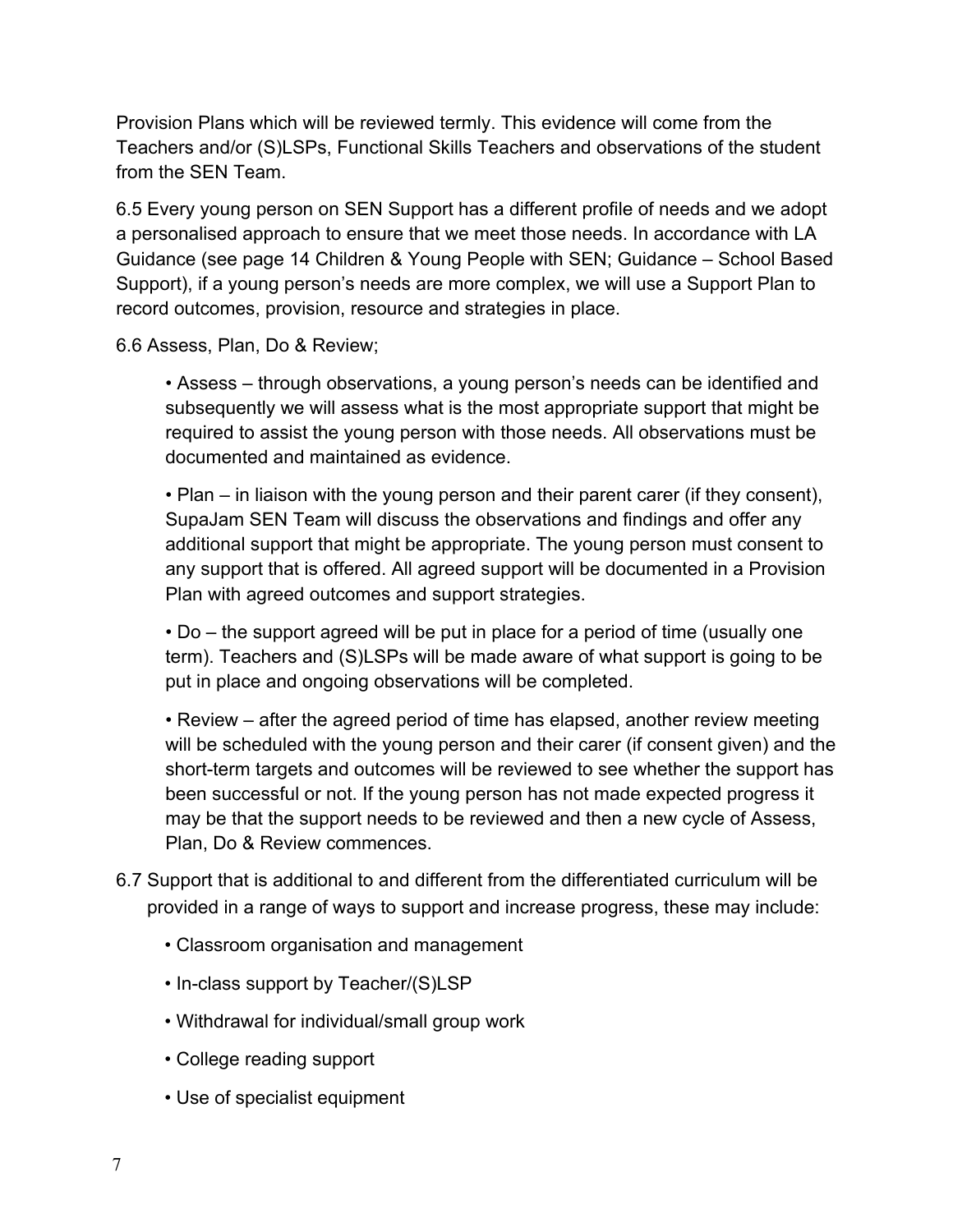- Alternative teaching strategies
- Support from a learning mentor

6.8 SupaJam may seek advice and guidance from external specialists, such as a Speech & Language Therapist or Educational Psychologist. In these instances, the young person and their parent/carers will be spoken to in order to inform them of why this is appropriate and seek their consent.

6.9 Some young people on the SEN Register may have more significant SEN, and there may be a number of specialist services involved with the child and their family. As a result of the monitoring cycle, it may be felt that they are not making the expected progress towards identified outcomes, despite the relevant and purposeful action taken to identify, assess and meet their needs, and if so, a request can be made for an EHC assessment of need. This would involve the child/young person, parents/carers, and all agencies involved with the child, and may lead to the issuing of an Education Health and Care Plan (EHCP) which will bring together health and social care needs, as well as their special educational needs and provision.

6.10 Pupils placed on the 'SEN Register' will be recorded through the college Arbor System.

## **7. EXITING THE SEN SUPPORT SYSTEM**

7.1 As part of the review aspect of the Assess, Plan, Do & Review cycle, discussions will be held as to whether the additional support and interventions have been sufficient to enable the young person to 'catch-up' and therefore does not require additional support.

7.2 With the agreement of SupaJam and the young person, they may be taken off the SEN Register with no further interventions being required outside of the core offer of the college.

#### **8. WORKING WITH OTHER AGENCIES**

8.1 In order to ensure that the young people at SupaJam receive the best support, we may consult or liaise with external agencies such as CAMHS, Social Care Teams, Therapy Teams or charities. Consent will be sought from the young people prior to looking at these avenues.

8.2 Local Authorities should also provide young people and their families with information about the services available within their area. SupaJam will share its provision with the Local Authority to add to its Local Offer. At the same time, SupaJam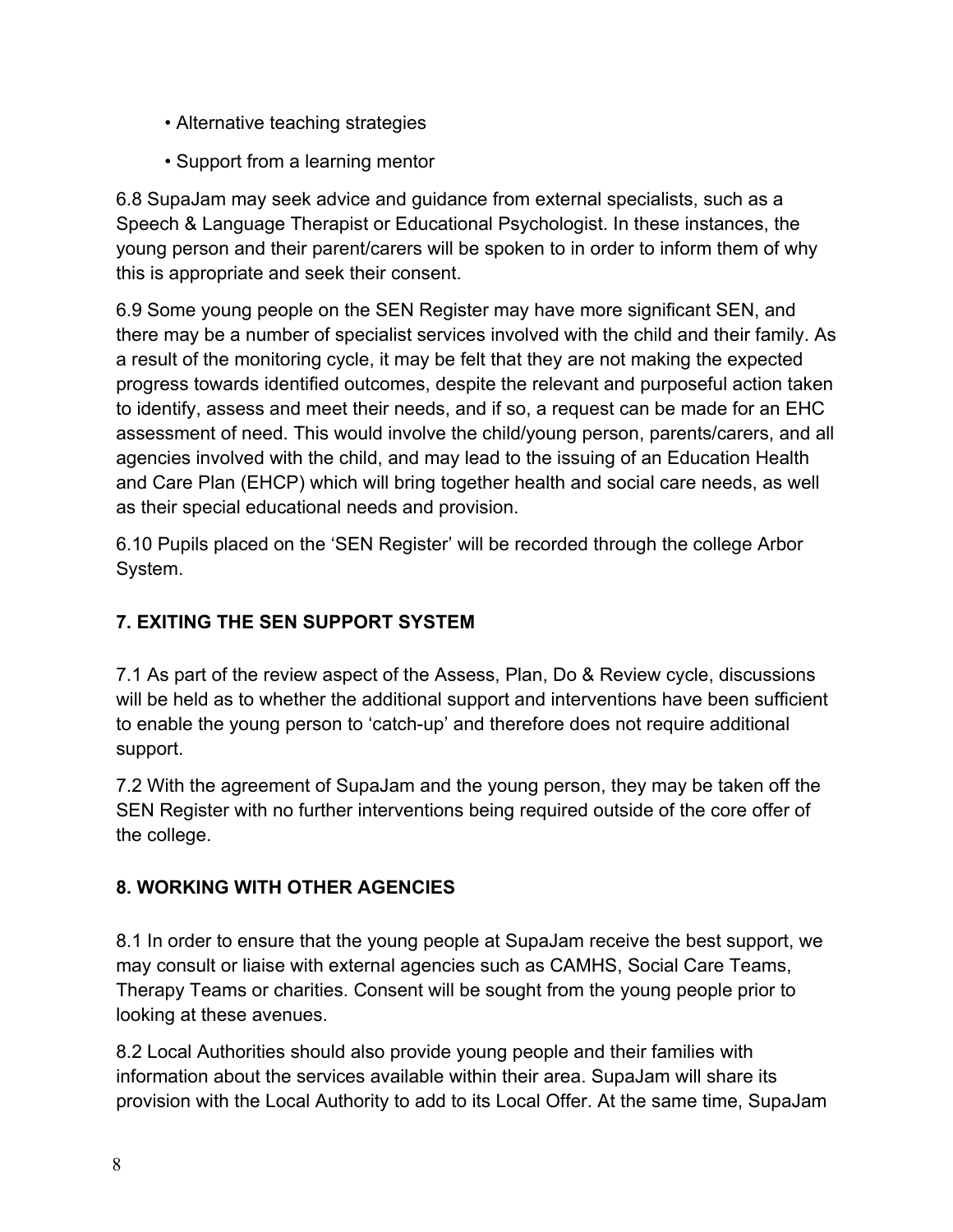will signpost young people and their families to the Local Offer, including support services.

#### **9. SUPPORTING STUDENTS WITH MEDICAL CONDITIONS AND DISABILITIES**

9.1 SupaJam recognises that pupils at college with medical conditions should be properly supported so that they have full access to education, including trips and physical activities. Some young people with medical conditions may be disabled and where this is the case the college will comply with its duties under the Equality Act 2010. Individual healthcare plans are in place to support these pupils. These healthcare plans are reviewed annually or as the medical needs arises.

9.2 Some students may also have an EHCP which brings together health and social care needs, as well as their special educational provision and the SEND Code of Practice 2015) is followed.

9.3 The Student Welfare Manager at SupaJam is Steffan Hallett. He is supported by designated PSPs and the BWP to ensure that student welfare is maintained. Any issues around student welfare, including possible breaches to the Equalities Act, must be reported to him and the SLT immediately.

9.4 Staff working with students who require medication should also refer to the college's Medication Policy.

## **10. RESOURCES & CORE OFFER**

10.1 The college will utilise its own resources to support the students. Resources refers to physical aids as well as support staff. SupaJam will work closely with the young people and their families as well as the Local Authority to ensure that it has the right amount and type of resources available to meet the SEN and additional needs of the students on an individual needs basis as well as collective needs.

10.2 The college employs a large number of (S)LSPs and PSPs to ensure the academic and emotional needs of its students are supported. The college will always aim to have at least a staff to pupil ratio of 1:4; however, where students have much higher needs even smaller or 1:1 sessions will be put in place. In instances outside the control of the college, such as staff sickness, the ratio may not be available and the Teachers and (S)LSPs in line with consideration of the SLT and SEN Team, will ensure that the appropriate staff are working with the high need students.

10.3 The college is not specifically designated for one type of SEN – students with a multitude of different needs are welcome so long as the college can support their SEN. This may include, but not limited to, young people with ASD, ADHD, Speech &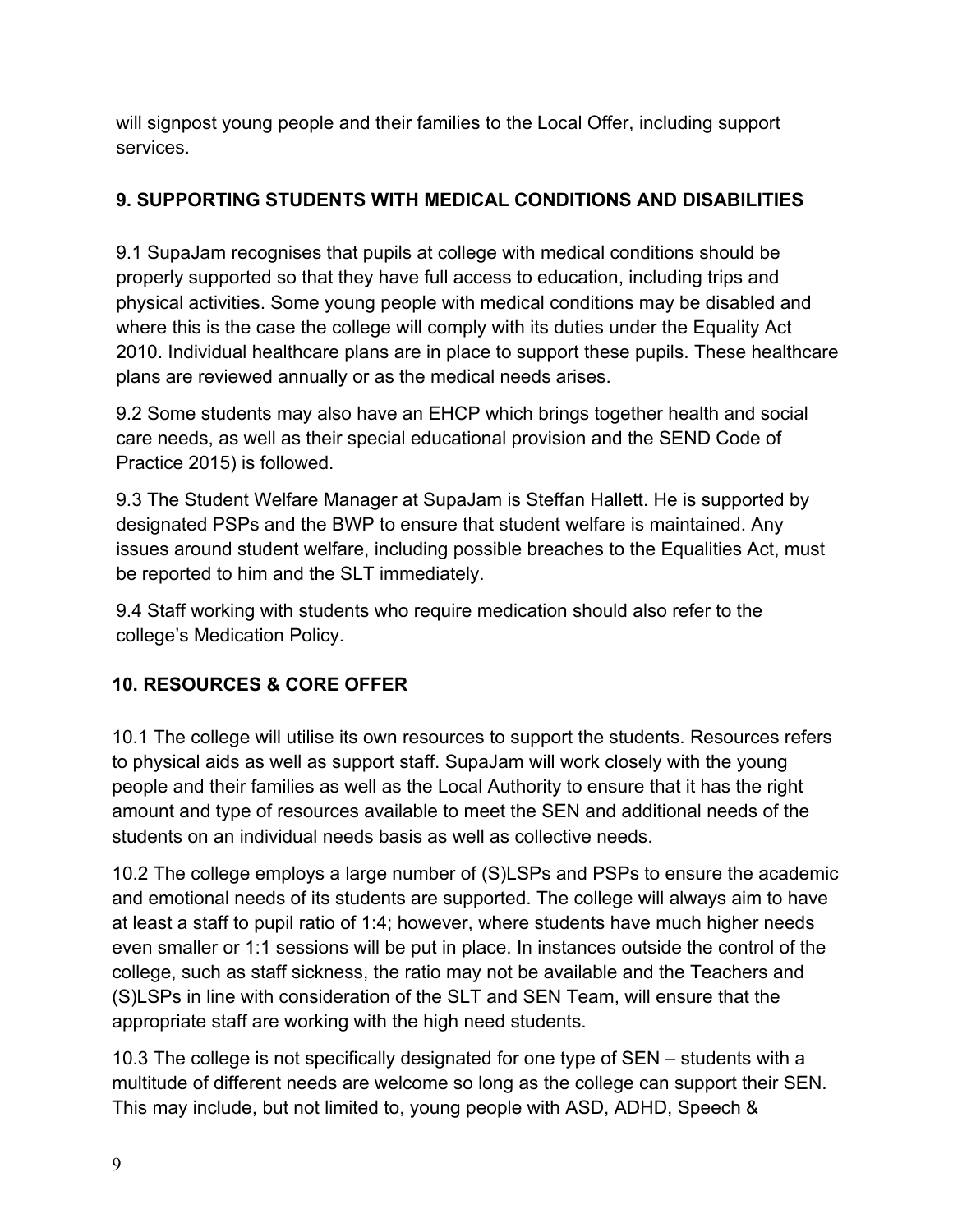Language needs, physical disabilities, mental health needs, emotional wellbeing and anxiety, visual impairment, hearing impairment or multi-sensory impairment. Each individual need will be assessed upon referral. 1

0.4 Should new training be identified, then SupaJam will ensure the appropriate staff are given the appropriate training in order to support the needs of the young people within the college. This may be specific for an individual student (e.g. medical support) or generic for a cohort such as ASD awareness.

10.5 In-service training needs related to special educational needs will be identified by the SLT in consultation with the SEN team and will be incorporated into the staff development plan.

## **11. WORKING WITH YOUNG PEOPLE AND THEIR FAMILIES**

11.1 The SEN Code of Practice, Children & Families Act and SupaJam ethos promotes a young person-centred approach to learning which means having regard of the wishes and feelings of the young person. All decisions will be made in accordance with the wishes of the young person unless there is a safeguarding issue which prevents the wishes of the young person being put first.

11.2 The college will actively seek the involvement of parents in the education of their children, so long as the young person has consented (especially if they are over 18). It is recognised that it is particularly important with pupils who have special educational needs where the support and encouragement of parents is often the crucial factor in achieving success.

11.3 In any instance where a young person does not wish to have their parents involved, the SLT, SEN Team and Designated Safeguard Leads will have a discussion as to whether there is a safeguarding concern. The SEN Code of Practice allows all young people to have a voice in how they are supported and the college must have regard to those wishes.

11.4 The Designated Safeguard Lead is Fariyah Rahman, with Dan Broad as a supporting DSL in her absence.

#### **12. EVALUATING SUCCESS**

12.1 Success will be measured by the outcomes of a students EHCP or SEN Support Provision Plan as well as the continued success of the Diploma and Functional Skills/GCSE pass rate.

12.2 All students with an EHC Plan or under SEN Support will have individual provision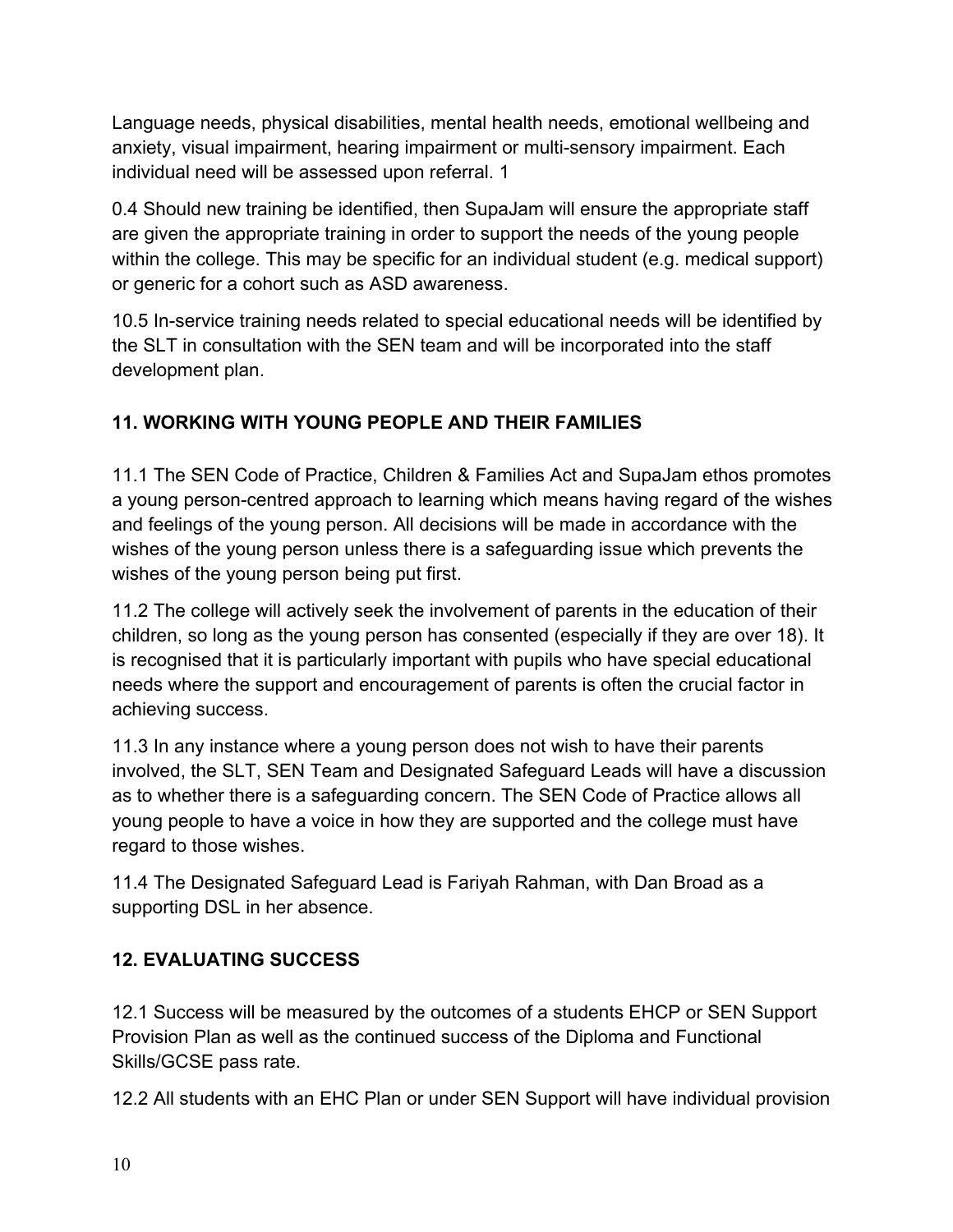plans which highlight outcomes and short-term targets. For some extremely high need students, there may be little or plateaued progress academically but making progress with other aspects of their EHCP targets to support them into adulthood.

12.3 Positive progression may also be a measurable outcome for the students leaving SupaJam.

### **13. STORING AND MANAGING INFORMATION**

13.1 In line with the EU General Data Protection Regulations (GDPR) and Data Protection Act 2018, all information relating to students SEN is stored securely and accessible to only those who require access to it, namely the SEN Team and in some instances, SLT and/or Safeguard Leads.

### **14. MONITORING AND REVIEW**

14.1 This policy will be reviewed annually, unless there is a significant change which requires immediate attention or with new legislation changes. The review usually takes place at the start of the academic year in September.

#### **15. ACCESSIBILITY**

15.1 This SEN Policy also includes the college's accessibility plan.

15.2 Curriculum – the programme offered to all students is at Levels 1, 2 and 3 alongside Functional Skills at Entry Level 3 – Level 2 or GCSE. The programme is the same for all students and SupaJam recognise that accessing the course will be much more difficult for students with SEN, such as physical disabilities or sensory impairments. Those students who are physically unable to complete their work are supported through the means of alternate recording, such as using a scribe or the use of video evidence through professional discussion. No student will be omitted from an activity due to a physical or sensory barrier to their learning. If a student requires a particular piece of software, such as JAWS or Dragon Dictate, then the college will assess the requirement and ensure that appropriate steps are taken to access the software or appropriate equivalents.

15.3 Physical Environment – in line with the college's Health & Safety Policy, the environment must take into account the needs of the students. Those with mobility or physical difficulties may need support in navigating the college or ensuring that all physical obstructions are removed. The college has disabled ramp access at the main entrance and at the fire emergency escape points for those students in wheelchairs.